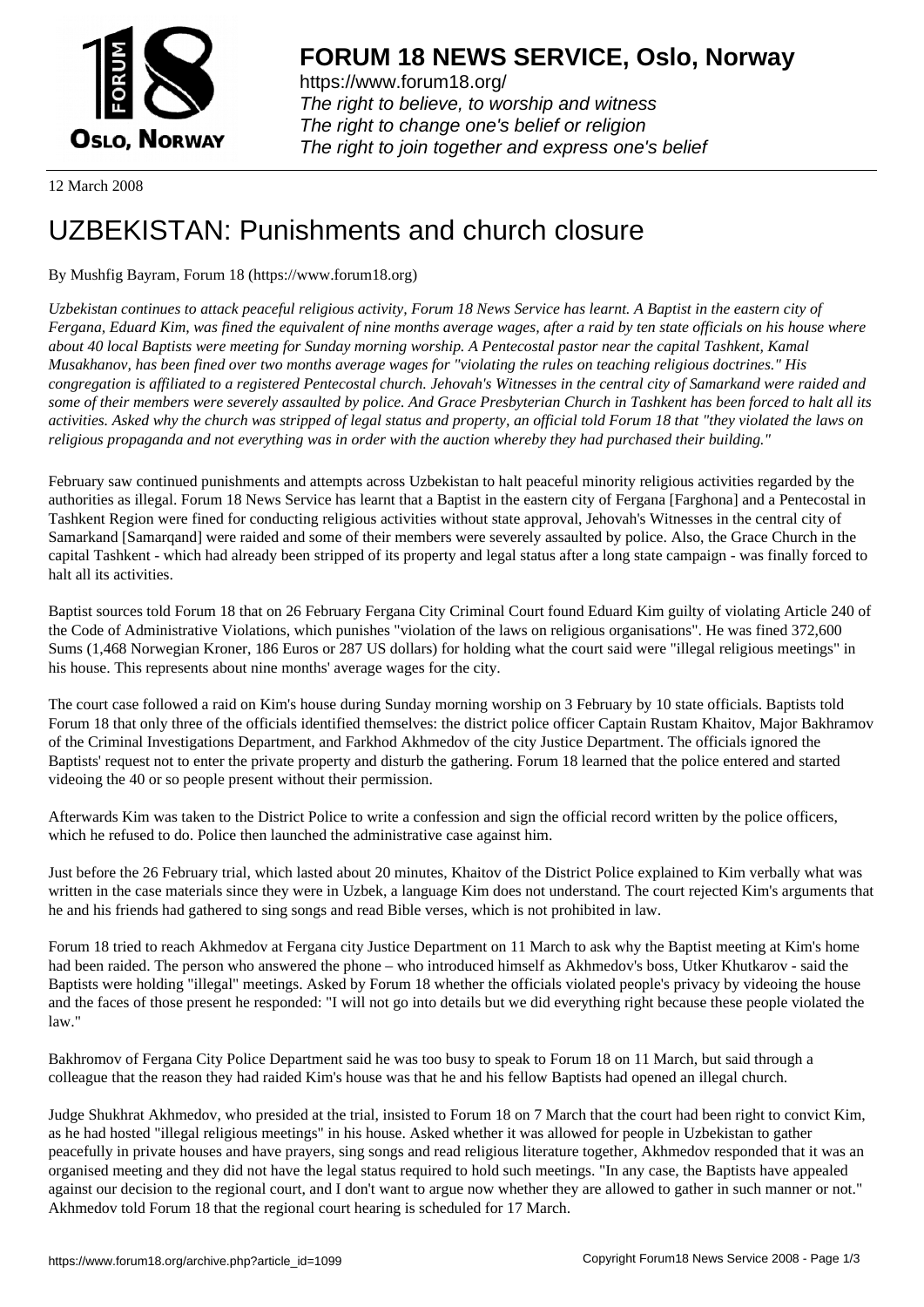Council of Churches Baptists - to which Kim's congregation belongs - refuse to apply for state registration on principle. In defiance of Uzbekistan's international human rights commitments, unregistered religious activities are banned and punishable under the law with fines and imprisonment. In theory it is possible for a community to register with 100 adult citizen members, though in practice it has been very difficult for communities to gain registration.

Of more than 30 Jehovah's Witnesses congregations in Uzbekistan, for example, only one has legal status. Members of one Jehovah's Witness community which applied for legal status faced not only a rejection but fines and death threats (see F18News 9 January 2008 http://www.forum18.org/Archive.php?article\_id=1068).

In the city of Samarkand, in central Uzbekistan, Jehovah's Witnesses suffered raids in mid-February by the Regional Police Department, Jehovah's Witnesses told Forum 18 on 11 March. They said that, among other harassment, a young female Jehovah's Witness was sexually molested and a young man beaten on the head (see F18News 17 March 2008 http://www.forum18.org/Archive.php?article\_id=1101).

Meanwhile, Grace Presbyterian Church in Tashkent - which had state registration - has been forced to stop functioning as a church, after a long-running campaign by various state agencies that has seen threats to its legal status and the cancellation of its 1999 purchase of its place of worship – a former cinema. Criminal charges against church leaders were dropped in January, though hostile articles in the media have continued (see F18News 18 January 2008 http://www.forum18.org/Archive.php?article\_id=1073).

Church members told Forum 18 on 7 March that they received a letter from the Hokimat (local executive authority) of Tashkent's Khamza District signed by Hokimat chief, Shukhrat Abdukadyrov. The letter demanded that the Church stop its activities as a religious organisation, in view of the Tashkent City Criminal Court decision stripping it of its registration as a religious organisation.

The 8 February letter reached the Grace Church on 15 February, and the church stopped its regular worship services as of the beginning of March. Forum 18 was told that members of the Grace Church have dispersed and some are attending different churches for the time being.

Forum 18 asked Bahadyr Kurbanov of the Tashkent District Hokimat, who was responsible for preparing the letter to the Grace Church, why it was stripped of its legal status and property. "They violated the laws on religious propaganda and not everything was in order with the auction whereby they had purchased their building," he told Forum 18 from Tashkent on 10 March. Asked why any religious organisation should be held responsible for propagating religion peacefully, as they are set up to propagate their religion, Kurbanov said he could not go into details since he did not participate in the court case.

In a separate case, Protestant sources told Forum 18 that Pentecostal pastor Kamal Musakhanov was found guilty on 26 February of breaking Article 241 of the Code of Administrative Violations, which punishes "violating the rules on teaching religious doctrines". Judge Oibek Umurazakov of Kibrai District Criminal Court of Tashkent Region fined him 93,150 Sums (367 Norwegian Kroner, 46 Euros or 72 US Dollars). Musakhanov leads a congregation in the village of Maisky which is affiliated with a registered Pentecostal church. The fine is approximately just over two months' average wages.

Judge Umurazakov refused to discuss the case with Forum 18 on 12 March. "Musakhanov has received a copy of the decision, and he can complain to a higher court," was all he would say.

All religious activity in Uzbekistan is tightly controlled by the state authorities. The majority Islamic community's religious freedom also suffers from the authorities' repression, such as strict controls on the numbers of Muslims allowed to go on the haj or the umra pilgrimages (see F18News 19 December 2007 http://www.forum18.org/Archive.php?article\_id=1064). (END)

For a personal commentary by a Muslim scholar, advocating religious freedom for all faiths as the best antidote to Islamic religious extremism in Uzbekistan, see http://www.forum18.org/Archive.php?article\_id=338.

For more background, see Forum 18's Uzbekistan religious freedom survey at http://www.forum18.org/Archive.php?article\_id=777.

Full reports on freedom of thought, conscience and belief in Uzbekistan can be found at http://www.forum18.org/Archive.php?query=&religion=all&country=33.

A survey of the religious freedom decline in the eastern part of the Organisation for Security and Co-operation in Europe (OSCE) area is at http://www.forum18.org/Archive.php?article\_id=806, and of religious intolerance in Central Asia is at http://www.forum18.org/Archive.php?article\_id=815.

A printer-friendly map of Uzbekistan is available at

http://www.nationalgeographic.com/xpeditions/atlas/index.html?Parent=asia&Rootmap=uzbeki.